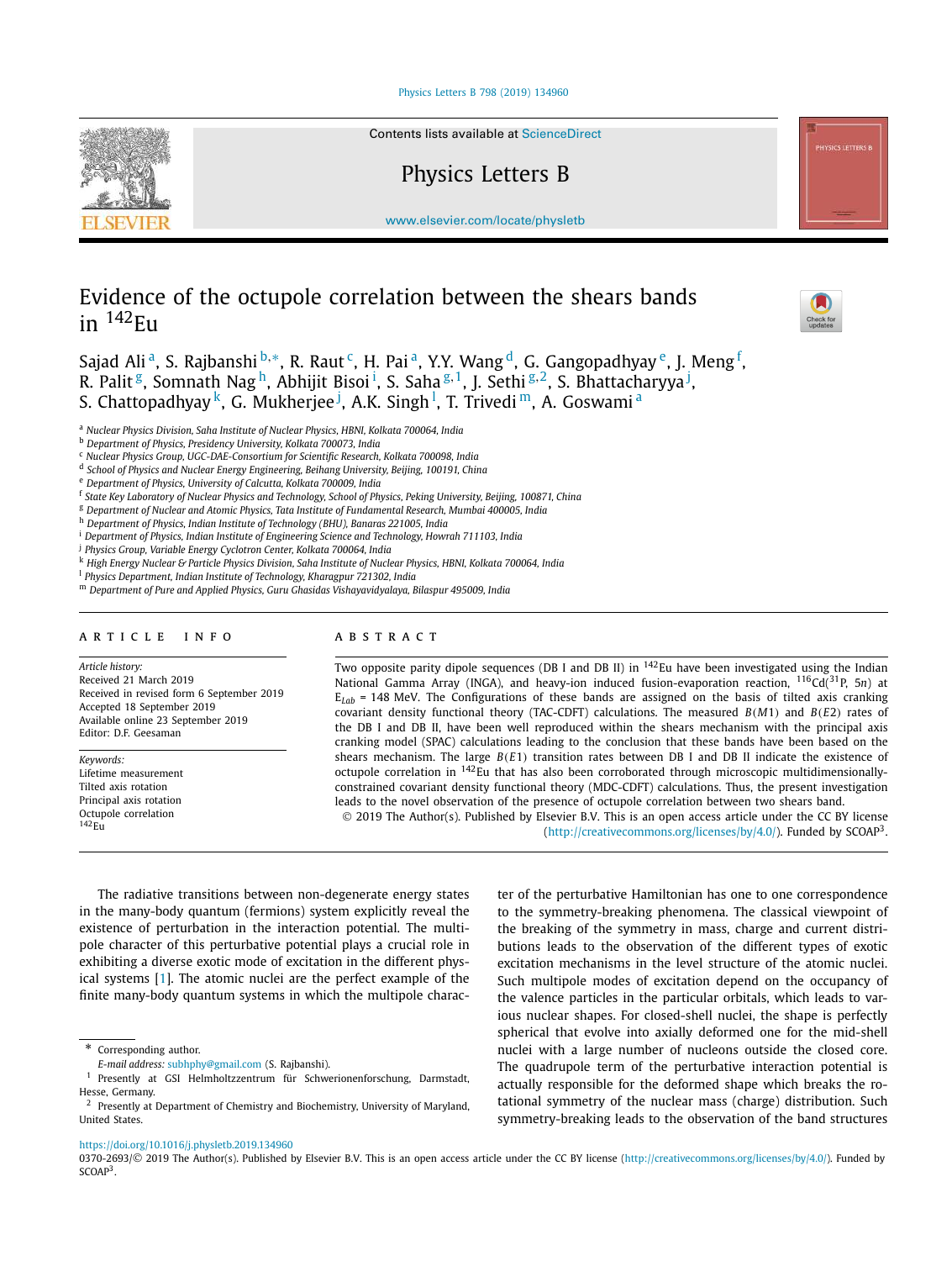connected by intraband *E*2 transitions with large *B*(*E*2) strengths. The angular momentum in such systems is generated through collective rotation around a principal axis and termed as Principal Axis Rotation (PAR) [2,3]. This mode of excitation has been successfully described in the framework of cranking shell model (CSM) calculations [4]. In this case, the signature is a good quantum number which leads to characteristic staggering in the  $\Delta I$  = 1 transition energies and in the magnetic dipole transition rates (*B*(*M*1)). The electric quadrupole transition rates remain nearly constant. On the other hand, for weakly deformed nuclear systems which do not have any preferred axis of rotation, the rotation around a nonprincipal axis (tilted axis rotation or TAR) is also permissible [5]. In case of such rotation (around a non-principal axis), the signature is no longer a good quantum number  $[2,5]$  and the phenomenon manifests itself in sequences of *M*1 transitions with increasing gamma-ray transition energies and decreasing *B*(*M*1) and *B*(*E*2) values along with the band. Such band structures have been observed for a large number of weakly deformed nuclei across different mass regions and their characteristics have been well explained in the light of the Tilted Axis Cranking (TAC) calculations [6–14].

In a moderately deformed nucleus, however, a high spin band may originate due to an interplay of PAR and TAR. Such a band may simultaneously exhibit the staggering in the  $\Delta I$  = 1 transition energies and a decrease in the *B*(*M*1) rates [15,16]. This is plausible since the *M*1 energy staggering originates due to the influence of the rotationally aligned nucleon while the falling trend of the *B*(*M*1) rate is governed by the deformation aligned nucleon.

The occupancy of the valence nucleons in the different shape driving orbitals may lead to the deviation of mass/charge distribution from the spherical symmetry. Most of the deformed nuclei can be adequately described as an axial- and reflection-symmetric spheroid and most of the experimentally observed properties of the resulting band structures can be well reproduced in the calculations. Because such a shape is symmetric under space inversion, all members of the rotational band will have the same parity. However, reflection-asymmetric shapes can also play a role in the excitation mechanism, though they are not as stable as the familiar quadrupole deformations [17]. Such a mode of excitation arises from the interaction between the opposite parity orbitals with  $\Delta l$  =  $\Delta j$  = 3 near the Fermi surface. The breaking of intrinsic reflection symmetry can be due to either static octupole deformation or dynamic octupole correlation. Both these modes of excitation will result in a separation between the center of mass and center of charge of the nucleus, thereby leading to the observation of the alternating parity bands, which are connected by the enhanced *E*1 transitions [18].

In mass *A* ∼ 140 region, the  $d_{5/2}$  and  $h_{11/2}$  proton orbitals lie close together and near the Fermi surface, thereby, can form the basis for octupole interaction. Such pairs of orbitals couple via the  $Y_{30}$  operator inducing instability in the mean-field towards  $\beta_3$  deformations [19]. However, the  $d_{5/2}$  and  $g_{7/2}$  proton orbitals are almost degenerate in this mass region. This means that octupole correlation effects may be seen over a considerable range of proton numbers and/or might result in a dilution of the octupole effect from the proton orbitals [20].

The  $142$ Eu (*N* = 79, *Z* = 63) nucleus has one proton hole and three neutron holes in  $\pi\,g_{7/2}/d_{5/2}$  and  $vh_{11/2}$  orbitals, respectively, with respect to the semi-magic nucleus  $^{146}$ Gd (*N* = 82, *Z* = 64). The protons can be easily excited to the  $\pi h_{11/2}$  orbital, thus producing a favorable configuration for shears mechanism [12–14, 21–26]. In conjunction, the occupancy of valence nucleons (proton particles and neutron holes) in the shape driving  $h_{11/2}$  orbital may lead to the deviation of mass/charge distribution from the spherical symmetry and the possibility of having spheroidal shape leading to rotational sequences [15,27]. In addition, the presence of



**Fig. 1.** The partial level scheme of  $142$ Eu obtained in the present work. The  $\gamma$ -ray energies are rounded off to the nearest keV. The newly observed  $\gamma$ -ray transitions are marked by an asterisk.

the proton particles in the  $d_{5/2}$  and  $h_{11/2}$  orbitals may lead to the appearance of octupole interaction. Therefore, the <sup>142</sup>Eu nucleus is a prospective system for exhibiting the collective excitation, shears mechanism and the possible interplay between them, which is indicative from the earlier reported level scheme [28]. Recently, the chirality [29] and octupole correlations in  $^{124}$ Cs [30] have been observed, which offers an example of the interplay between axially asymmetric and reflection-asymmetric shapes. Furthermore, the octupole correlations between multiple chiral doublet bands  $(M\chi D)$  [31] has been reported in <sup>78</sup>Br [32], which is supported by the microscopic multidimensionally-constrained covariant density functional theory (MDC-CDFT) [33–35].

In order to explore the existence of the PAR and TAR modes and possible octupole correlation between them, the level structure of <sup>142</sup>Eu nucleus has been investigated through the reaction <sup>116</sup>Cd(<sup>31</sup>P, 5*n*) at beam energy of  $E_{Lab}$  = 148 MeV. The <sup>31</sup>P beam was obtained from the Pelletron Linac facility at TIFR, Mumbai. The target was 2.4 mg/cm<sup>2</sup> of  $116$ Cd (99% enriched) on 14.5 mg/cm<sup>2</sup> Pb backing. The de-exciting  $\gamma$  rays were detected using the Indian National Gamma Array (INGA) which consisted of nineteen Compton-suppressed clover detectors (four detectors at 90◦ and each three at 40°, 65°, 115°, 140°, and 157° with respect to the beam direction) at the time of experiment. The data were sorted [36,37] into several symmetric and asymmetric *E*γ - *E*γ matrices and  $E_{\gamma}$  -  $E_{\gamma}$  -  $E_{\gamma}$  cube which were then analyzed subsequently with the RADWARE and the INGASORT packages [38–40]. The details of the experiment and data analysis procedures have been described in Refs. [21,22,24].

All the previously observed transitions in the negative parity structure and the positive parity states in  $142$  Eu have been confirmed in the present work from the intensity, DCO ratio  $(R_{DCO})$ , ADO ratio ( $R_{\theta}$ ), mixing ratio and polarization measurements [21, 22,24]. We have rearranged the positive parity states with spins from  $10^{+}$  to  $20^{+}$  in  $142$  Eu into band DB I whereas the negative parity structure reported earlier [28] has been labeled as DB II (Fig. 1). From the coincidence measurement two newly observed  $\gamma$  transitions of energy 620.3 ( $15^+ \rightarrow 13^+$ ) and 413.0 ( $16^+ \rightarrow 14^+$ )-keV were placed in DB I. Measured  $R_\theta$  for 413.0-keV transition was found to be of 1.89(0.21) ( $\sim$  1.6 for pure quadrupole) in agreement with its *E*2 character. Weak nature of 620.3-keV transition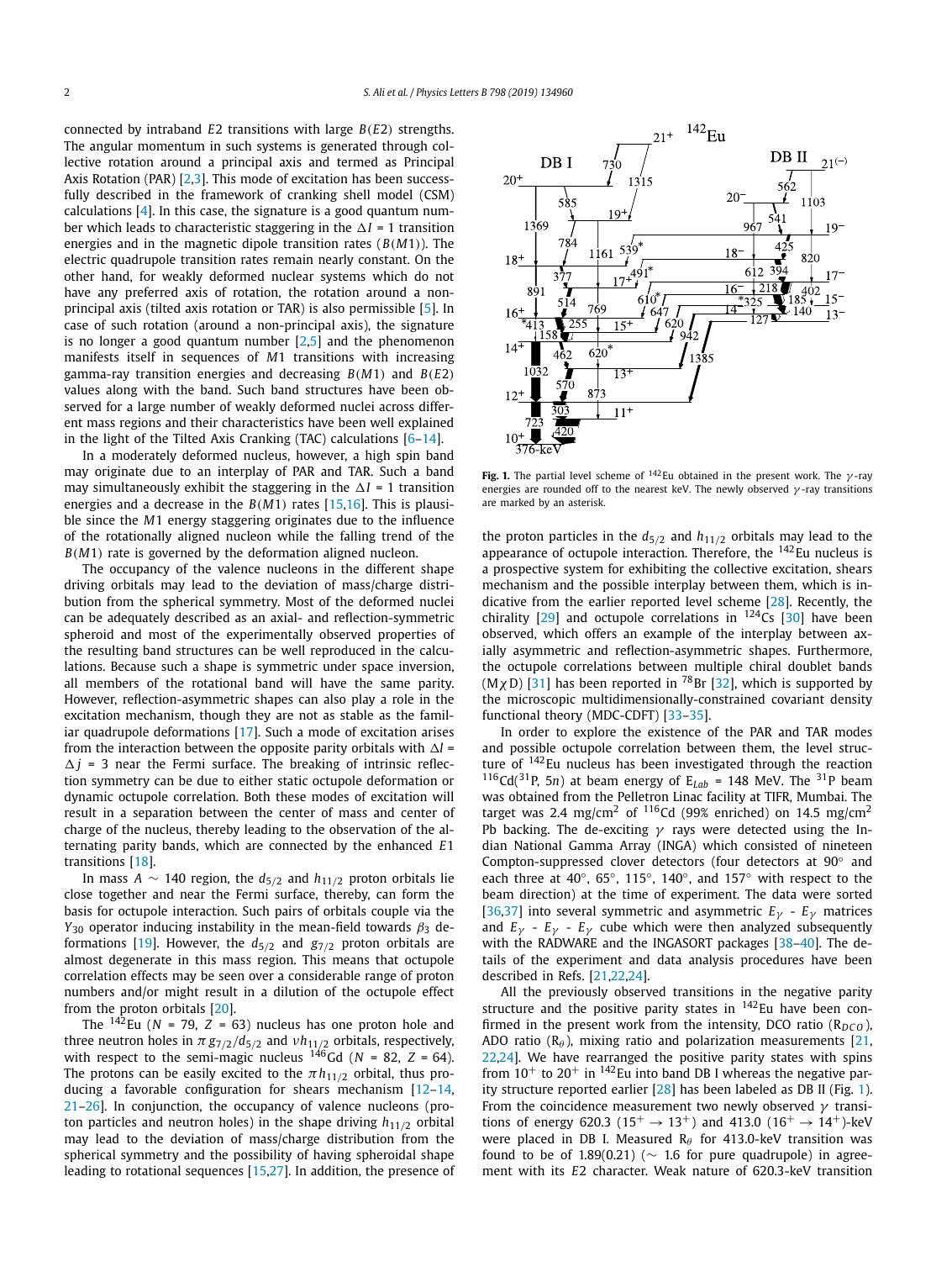**Table 1**

Measured transition energies, branching ratio (Br), level lifetime (τ ), *B*(*M*1) (considering conversion coefficients and mixing ratio of the transitions of interest), *B*(*E*1) and  $B(E2)$  values of the DB I and DB II and the electric quadrupole and dipole moments ( $\ddot{O}_0$  and  $D_0$ ) of the DB II in <sup>142</sup>Eu. The upward and downward arrows represent the lower and upper limit of the measured value, respectively.

| $J_i^{\pi}$<br>$[\bar{\hbar}]$ | $E_{\gamma}^a$<br>[keV] | Br<br>$[\%]$ | τ<br>[ps]              | $B(\sigma \lambda)^b$<br>[W.u.] | $J_i^\pi$<br>$[\hbar] % \centering \includegraphics[width=0.9\columnwidth]{figures/fig_10.pdf} \caption{The figure shows the number of parameters in the left and right.} \label{fig:time} %$ | $E_{\gamma}^a$<br>[keV] | Br<br>$[\%]$ | τ<br>[ps]              | $B(\sigma \lambda)^b$<br>[W.u.]     | Moment                           |
|--------------------------------|-------------------------|--------------|------------------------|---------------------------------|-----------------------------------------------------------------------------------------------------------------------------------------------------------------------------------------------|-------------------------|--------------|------------------------|-------------------------------------|----------------------------------|
| DB I                           |                         |              |                        |                                 | DB II                                                                                                                                                                                         |                         |              |                        |                                     |                                  |
| $11+$                          | 419.6 (M1)              | 100(4)       | $0.79^{+0.08}_{-0.08}$ | $0.55^{+0.06}_{-0.06}$          | $14 -$                                                                                                                                                                                        | 126.7 (M1)              | 49(6)        | 4.2 $\downarrow$       | $0.88 \uparrow$                     |                                  |
|                                |                         |              |                        |                                 |                                                                                                                                                                                               | 941.6 (E1)              | 21(3)        |                        | $0.21 \times 10^{-4}$ ↑             | $2.13c$ ↑                        |
| $12^{+}$                       | 303.2 (M1)              | 56(3)        | $0.75^{+0.10}_{-0.13}$ | $0.80^{+0.11}_{-0.14}$          | $15 -$                                                                                                                                                                                        | 140.4 (M1)              | 89(8)        | $3.1 \downarrow$       | $1.84 \uparrow$                     |                                  |
|                                | 722.8 (E2)              | 44(3)        |                        | $55.14^{+7.35}_{-9.56}$         |                                                                                                                                                                                               | 620.3 (E1)              | 11(2)        |                        | $0.53 \times 10^{-4}$ ↑             | $3.28c$ 1                        |
| $13+$                          | 569.8 (M1)              | 90(11)       | $0.40^{+0.17}_{-0.16}$ | $0.38^{+0.16}_{-0.15}$          | $16 -$                                                                                                                                                                                        | 184.5 (M1)              | 89(8)        | $1.36^{+0.22}_{-0.24}$ | $2.43_{-0.43}^{+0.39}$              |                                  |
|                                | 873.0 (E2)              | 10(2)        |                        | $9.14_{-3.66}^{+3.88}$          |                                                                                                                                                                                               | 325.0 (E2)              | 1(1)         |                        | $37.60^{+6.08}_{-6.64}$             | $3.41^{+0.55d}_{-0.60}$          |
|                                |                         |              |                        |                                 |                                                                                                                                                                                               | 646.6 (E1)              | 10(2)        |                        | $0.98^{+0.16}_{-0.17}\times10^{-4}$ | $4.30^{+0.70_c}_{-0.76}$         |
| $14^{+}$                       | 461.7 (M1)              | 16(2)        | $0.90 \downarrow$      | $0.06 \uparrow$                 | $17 -$                                                                                                                                                                                        | 218.4 (M1)              | 91(9)        | $1.18^{+0.17}_{-0.18}$ | $1.95_{-0.30}^{+0.28}$              |                                  |
|                                | 1031.5 (E2)             | 61(6)        |                        | 10.76 ↑                         |                                                                                                                                                                                               | 401.8 (E2)              | 2(1)         |                        | $30.01_{-4.58}^{+4.32}$             | $2.92^{+0.42}_{-0.45}$           |
|                                |                         |              |                        |                                 |                                                                                                                                                                                               | 610.2 (E1)              | 7(2)         |                        | $0.94^{+0.14}_{-0.14}\times10^{-4}$ | $4.14^{+0.60}_{-0.63}$           |
| $15+$                          | 157.8 (M1)              | 98(10)       | $3.43^{+0.56}_{-0.49}$ | $1.50^{+0.24}_{-0.21}$          | $18 -$                                                                                                                                                                                        | 394.3 (M1)              | 90(9)        | $0.89^{+0.15}_{-0.13}$ | $0.53^{+0.09}_{-0.08}$              |                                  |
|                                | 620.3 (E2)              | 2(1)         |                        | $1.18^{+0.19}_{-0.17}$          |                                                                                                                                                                                               | 611.5 (E2)              | 5(1)         |                        | $12.18^{+2.05}_{-1.78}$             | $1.82^{+0.31d}_{-0.27}$          |
|                                |                         |              |                        |                                 |                                                                                                                                                                                               | 491.0 (E1)              | 5(1)         |                        | $1.70^{+0.29}_{-0.25}\times10^{-4}$ | $5.51^{+0.93}_{-0.80}$           |
| $16+$                          | 254.6 (M1)              | 98(10)       | $1.46^{+0.22}_{-0.19}$ | $1.11^{+0.17}_{-0.15}$          | $19 -$                                                                                                                                                                                        | 425.4 (M1)              | 86(10)       | $1.17^{+0.25}_{-0.17}$ | $0.30^{+0.06}_{-0.04}$              |                                  |
|                                | 413.0 (E2)              | 1(1)         |                        | $10.57^{+1.59}_{-1.38}$         |                                                                                                                                                                                               | 820.2 (E2)              | 6(1)         |                        | $2.56^{+0.55}_{-0.37}$              | $0.81 \substack{+0.17 \\ -0.12}$ |
|                                |                         |              |                        |                                 |                                                                                                                                                                                               | 539.1 (E1)              | 8(2)         |                        | $1.57^{+0.34}_{-0.23}\times10^{-4}$ | $5.22^{+1.11_c}_{-0.76}$         |
| $17+$                          | 513.7 (M1)              | 89(7)        | $0.46^{+0.06}_{-0.05}$ | $0.45^{+0.06}_{-0.05}$          | $20 -$                                                                                                                                                                                        | 540.7 (M1)              | 92(24)       | $1.10^{+0.17}_{-0.15}$ | $0.17^{+0.03}_{-0.02}$              |                                  |
|                                | 768.5 (E2)              | 11(3)        |                        | $16.54^{+2.16}_{-1.80}$         |                                                                                                                                                                                               | 967.0 (E2)              | 8(3)         |                        | $1.59_{-0.22}^{+0.25}$              | $0.62^{+0.10d}_{-0.09}$          |
| $18+$                          | 377.2 (M1)              | 64(7)        | $1.24_{-0.28}^{+0.32}$ | $0.30^{+0.08}_{-0.07}$          | $21^{(-)}$                                                                                                                                                                                    | 562.0 (M1)              | 80(11)       | $0.46 \downarrow$      | $0.31 \uparrow$                     |                                  |
|                                | 891.1 (E2)              | 36(5)        |                        | $9.58^{+2.47}_{-2.16}$          |                                                                                                                                                                                               | 1103.0 (E2)             | 20(4)        |                        | 4.94 ↑                              | $1.07^d$ ↑                       |
| $19+$                          | 783.4 (M1)              | 62(10)       | $0.74 \downarrow$      | $0.06 \uparrow$                 |                                                                                                                                                                                               |                         |              |                        |                                     |                                  |
|                                | 1161.2 (E2)             | 38(7)        |                        | 4.51 $\uparrow$                 |                                                                                                                                                                                               |                         |              |                        |                                     |                                  |
| $20+$                          | 585.0 (M1)              | 21(6)        | $0.81 \downarrow$      | $0.04 \uparrow$                 |                                                                                                                                                                                               |                         |              |                        |                                     |                                  |
|                                | 1368.6 (E2)             | 79(12)       |                        | $3.77 +$                        |                                                                                                                                                                                               |                         |              |                        |                                     |                                  |

*a*Uncertainty in  $\gamma$ -ray energy is  $\pm$  (0.1-0.3)-keV.

*<sup>b</sup>*Uncertainty in transition strength includes the uncertainty in lifetime only.

*<sup>c</sup>*Electric dipole moment (*D*0) in 10−<sup>2</sup> *efm*.

*<sup>d</sup>*Electric quadrupole moment (*Q*0) in eb.

leads to the tentative multipolarity assignment for the same. The present coincidence measurement also confirms three new weak cross-over 325.0 (16<sup>-</sup> → 14<sup>-</sup>), 401.8 (17<sup>-</sup> → 15<sup>-</sup>) and 611.5-keV (18<sup>−</sup> → 16−) *E*2 transitions which have been placed in between the states of DB II. The  $R_{\theta}$  values for 325.0- and 401.8-keV transitions were found to be 1.30(21) and 1.43(22), respectively, commensurate with the *E*2 nature of these (cross-over) transitions. Piiparinen et al. had assigned *E*1 multipolarity to the four transitions of energy 1384.8, 941.6, 620.3, 646.6-keV through which dipole band DB II decays into DB I, based on their measured pure dipole character, resulting in a negative parity for DB II [28]. Measured R<sub>DCO</sub> and R<sub> $\theta$ </sub> values for the 1384.8, 941.6, 620.3, 646.6-keV transitions are 0.47(7) and 0.66(7), 0.60(13) and 0.51(8), 0.48(8) and 0.68(6), and 0.53(8) and 0.66(7), respectively, thereby indicating their dipole nature ( $R_{DCO} \sim 0.5$  and  $R_{\theta} \sim 0.6$  for the pure dipole transition). In the present study, three new  $\gamma$  transitions of energy 610.2 (17<sup>-</sup> → 16<sup>+</sup>), 491.0 (18<sup>-</sup> → 17<sup>+</sup>) and 539.1 (19<sup>−</sup> → 18+)-keV, connecting the states of DB I and DB II, have been observed (Fig. 1). The measured  $R_\theta$  values of the 610.2, 491.0 and 539.1-keV transitions are 0.73(5), 0.68(7) and 0.59(6), respectively in compliance with their dipole character. Out of these seven connecting transitions polarization can be extracted for four transitions (1384.8, 941.6, 620.3- and 646.6-keV). Measured polarization values of the 1384.8, 941.6, 620.3- and 646.6-keV transitions are  $+0.47(21)$ ,  $+0.34(23)$ ,  $+0.22(14)$  and  $0.46(31)$ , respectively, thereby confirming of their electric dipole nature (polarization is positive for the electric transition). The polarization of the remaining three transitions (610.2 keV, 491.0 keV, and 539.1 keV) could not be evaluated due to the lack of statistics. Nevertheless, the E1 character of these transitions was confirmed through the definitive spin-parity assignments of the respective initial and final states in DB I and DB II.

The level lifetimes of the ten levels  $(20<sup>+</sup>$  to  $11<sup>+</sup>$ ) of DB I and eight levels (21<sup>(-)</sup> to 14<sup>-</sup>) of DB II in <sup>142</sup>Eu have been extracted in the present work using the Doppler Shift Attenuation Method (DSAM). The Doppler shape of the transitions at 65°, 90° and 140° have been analyzed simultaneously with the help of the LINE-SHAPE [41–43] package as per the procedure detailed in Ref. [22]. The 1368.6-keV (20<sup>+</sup> → 18<sup>+</sup>) and 562.0-keV (21<sup>(-)</sup> → 20<sup>-</sup>) transitions are the highest transitions of the dipole bands DB I and DB II, respectively, for which a clear Doppler shape has been observed in the experimental spectrum, wherefrom the effective lifetimes of 0.81 ps and 0.46 ps have been extracted for the  $20^+$  and  $21^{(-)}$ states, respectively. The  $19^+$  state of DB I feeds from  $20^+$  state, topmost level of the DB I and  $21^+$  state, the band-head of the dipole rotational like band [28]. Therefore the change in structure occurs beyond  $20<sup>+</sup>$  of DB I. For the shake of unknown nature of the side-feeding of the  $21<sup>+</sup>$  state (band-head of dipole rotational like band) an upper limit of the life time of  $19<sup>+</sup>$  state has been extracted. These are then used as the input parameters for obtain-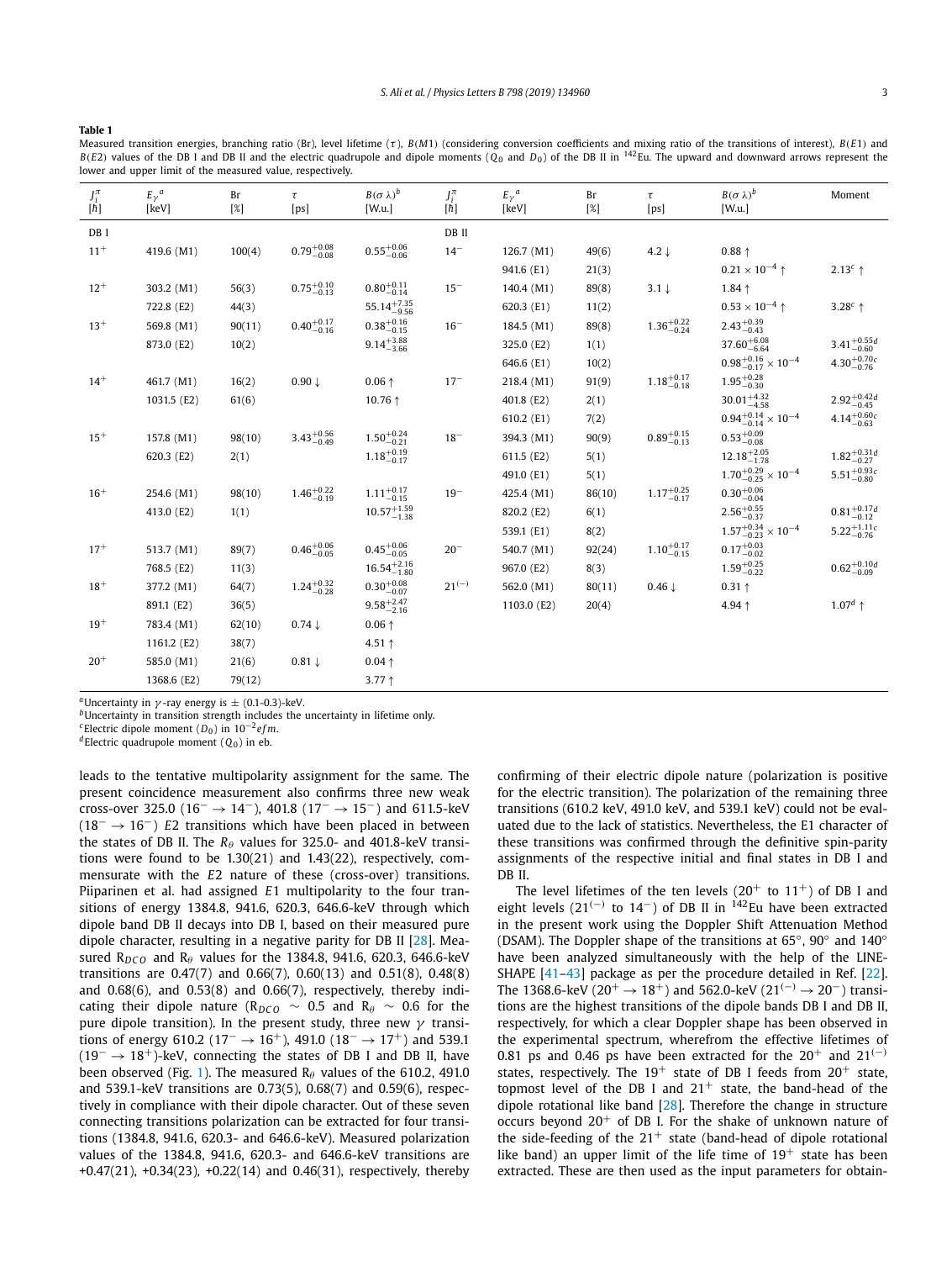

**Fig. 2.** Comparison of the experimental *B*(*M*1) values as a function of spin for the DB I in  $142$ Eu with the theoretical Dönau model (panels (a)) [44]. In panels (a) the solid black lines represent the calculated  $B(M1)$  values for before the back bending of DB I. The solid red and blue represents calculated values of *B*(*M*1) after the back bending of DB I assuming the proton hole pair occupancy in the nearly degenerate  $d_{5/2}$  and  $g_{7/2}$  orbitals, respectively. A better fit to the B(M1) values of the band DB I before back bending can be obtained where the two quasiparticles are treated as a common structure assuming the "common" two quasipaticle *g* factor  $(g^{2QP})$ , alignment ( $i^{2QP}$ ) and projection along the symmetry axis ( $K^{2QP}$ ) as +1.35, 4*h* and 5*h*, respectively [45] represented by dotted line in panel (a). Panels (b), (c) and (d) show the comparison of the  $\omega$ , *B*(*M*1) and *B*(*E*2) values against spin (*I*) for the DB I in  $142$  Eu with the modified SPAC model calculations  $[46]$  represented by the solid red ( $\chi$  = 3.0), blue ( $\chi$  = 1.3), green ( $\chi$  = 0.8) and black ( $\chi$  = 0.6) lines.

ing the level lifetimes of the lower-lying states of the cascades. It is to be pointed out that in some cases the level of interest has been populated by more than one gamma transitions and the respective states have a finite lifetime. For example, 19<sup>−</sup> state of DB II, which decays via 425.4-keV transition, is populated by the 540.7- and 1103.0-keV transitions de-exciting the 20<sup>−</sup> and 21(−) levels of DB II, respectively. This information has been incorporated in the analysis by replacing the lifetime of the (top) feeding in-band level by the intensity weighted average of the lifetimes of the two feeding states. For the  $14<sup>+</sup>$  level of the DB I, several transitions have been found to depopulate from the state. It is difficult to define proper branching ratio and side-feeding intensity parameters to the lineshape fitting of the transition depopulating this state. Therefore, an upper limit of the level lifetime for this state has been extracted. A similar situation arises for the 14<sup>-</sup> and 15<sup>-</sup> states in DB II and an upper limit of the level lifetime has been estimated for these states as well. The extracted level lifetimes and the corresponding reduced transition probabilities *B*(*M*1), *B*(*E*1) and *B*(*E*2) values for the bands DB I and DB II are recorded in Table 1.

M. Piiparinen et al. had measured the lifetimes of the two levels  $(14<sup>+</sup>$  and  $16<sup>+</sup>$ ) in DB I and five levels  $(14<sup>-</sup>$  to  $18<sup>-</sup>)$  in DB II using the plunger technique [28]. The lifetimes were considerably larger (roughly by a factor of 2) than the present DSAM results, which are well beyond the uncertainties of both measurements. It may be noted that the LINESHAPE analysis gives a limit for the highest level of the band, and uses it later as an input parameter when calculating the lower levels in the band. This implies that the uncertainty for the highest level carrying through each lower level that is being analyzed and added to their actual measured uncertainty in a compound way. This may produce the discrepancy between the lifetimes obtained from the present DSAM measurements and the previous plunger techniques. In addition, the deviation may also arise due to the presence of the systematic uncertainty in the lifetime and owing to the newly observed cross-over E2 transitions the side-feeding intensity of the levels of interest are differs against their respective values as reported by M. Piiparinen et al..



**Fig. 3.** Panels (a), (b) show the comparison of the experimental  $B(M1)$  and  $B(E2)$ values for the DB II in  $^{142}$ Eu with the SPAC (solid line) calculations. In panel (a) the dotted line represents the theoretical Dönau model [44] calculation. In the panel (c) the variation of spin  $(I)$  against the rotational frequency  $(\omega)$  is compared with the SPAC calculations. Experimental *Q<sup>t</sup>* values of DB II are compared with the TRS calculations [47,48] (dashed line) in panel (d). The parameters used in the SPAC calculations are  $j_1 = 10\hbar$ ,  $j_2 = 8\hbar$ ,  $g_1 = 1.21$ ,  $g_2 = -0.014$ ,  $Q_{eff} = 7.10$  *eb* and  $Q_{col} =$ 0.50 *eb* [21]. The solid black and red lines represent the SPAC calculation with  $\chi$  = 0.11 and 0.25, respectively.

However, in both cases, the measured lifetime and corresponding transition probabilities ( $B(M1)$ ,  $B(E1)$  and  $B(E2)$  values) and their variation with spin exhibits the same characteristic trend, possibly leading to the same interpretation of the bands and suggested octupole correlations, detailed in the next section.

The measured reduced transition rates (*B*(*M*1) and *B*(*E*2)) decrease with increasing spin for both DB I and DB II. The numerical values for the *B*(*M*1) rates calculated through the geometric Dönau model [44] have been compared with the experimental values for DB I and DB II in Fig. 2 (a) and Fig. 3 (a), respectively. The parameters used for these calculations are tabulated in Table 2. These calculations assume PAR and it clearly fails to reproduce the observed falling trend thereby indicating that both the dipole bands may originate due to the shears mechanism. Such behavior has been observed in a number of nuclei in this mass region [9,12–14, 21,22,24,49].

This prompted us to examine the behavior of the angular momentum against the rotational frequency for the DB I and DB II in the framework of the tilted axis cranking covariant density functional theory (TAC-CDFT) formalism [50–55]. The comparison with the data is shown in Fig. 4. For DB I, the calculated results based on  $\pi h_{11/2}^1 \otimes \nu h_{11/2}^{-1}$  configuration, similar to that assigned by Piiparinen et al. [28], with pairing correlation before backbending and  $πh$ <sup>1</sup><sub>11/2</sub>(g<sub>7/2</sub>/d<sub>5/2</sub>)<sup>-2</sup> ⊗  $νh$ <sub>11/2</sub> configuration without pairing after backbending are in good agreement with the data. Similarly, for DB II, the experimental results are well reproduced with  $\pi h_{11/2}^2 (g_{7/2}/d_{5/2})^{-1} \otimes \nu h_{11/2}^{-1}$  configuration. These calculations show that the tilt angle for DB I and DB II are  $\sim$  25° and  $\sim$  51°, respectively at 15*h*. This indicates a substantially larger contribution of the collective rotation in DB I as compared to DB II, since both the bands extend up to  $I \sim 20\hbar$ , which in turn, might explain the origin of the energy staggering observed in DB I. The smaller *B*(*M*1) rates of DB I than DB II (as tabulated in Table 1) also indicates a smaller tilt angle for DB I.

The quantitative measures of the contribution of core rotational angular momentum in the magnetic rotational (MR) bands have been investigated by incorporating a dimensionless parameter, χ (representative of the contribution of the angular momentum produced by the rotation of the deformed core with respect to the shears mechanism), in the shears mechanism with principal axis cranking (SPAC) model calculations [46]. The to-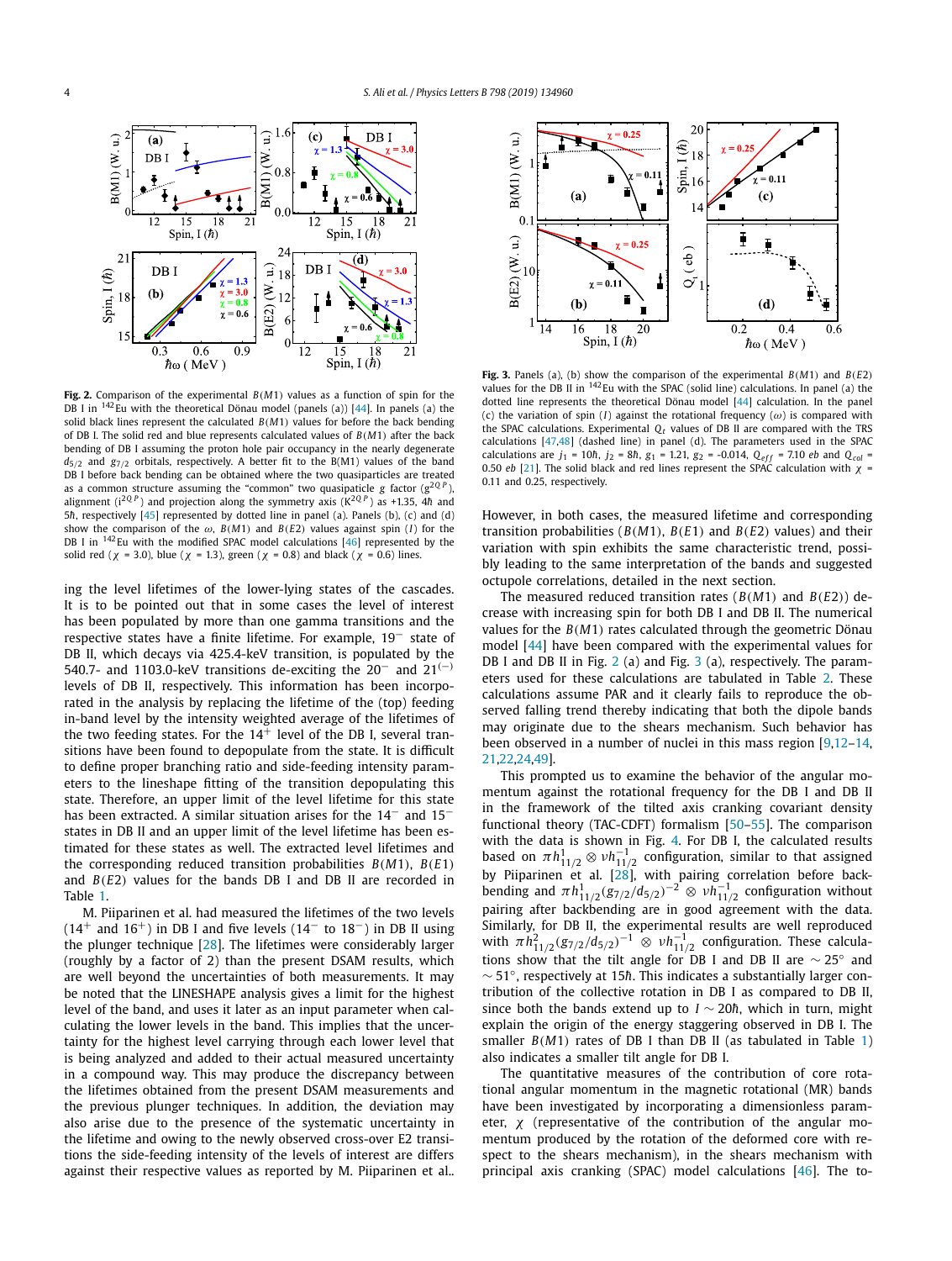|                 |   | counterpart of the quasi-particles, respectively. |             |                |                                                                                                            |           |                |
|-----------------|---|---------------------------------------------------|-------------|----------------|------------------------------------------------------------------------------------------------------------|-----------|----------------|
| Band            | ĸ | DAL configuration                                 | $i_x^1$ (h) | $g^{(1)}$ [56] | RAL configuration                                                                                          | $i^2$ (h) | $g^{(2)}$ [56] |
| $DBI^a$         | b | $\pi[h_{(11/2)}]\frac{11}{2}^{-1}$                |             | $+1.21$        | $v[h_{(11/2)}]\frac{1}{2}$                                                                                 | 5.5       | $-0.21$        |
| DB <sup>b</sup> |   | $\pi[h_{(11/2)}]\frac{11}{2}$                     | 0.5         | $+1.21$        | $v[h_{(11/2)}]\frac{1}{2}^{-} \otimes \pi[d_{(5/2)}]\frac{3}{2}^{+} \otimes \pi[d_{(5/2)}]\frac{1}{2}^{+}$ | 9.5       | $+1.062$       |
| $DB I^b$        |   | $\pi$ [ $h$ <sub>(11/2)</sub> ] $\frac{11}{2}$    | 0.5         | $+1.21$        | $v[h_{(11/2)}]\frac{1}{2}^{-} \otimes \pi[g_{(7/2)}]\frac{3}{2}^{+} \otimes \pi[g_{(7/2)}]\frac{1}{2}^{+}$ | 11.5      | $+0.534$       |

2.0 +1.21  $v[h_{(11/2)}]_2^{-1} \otimes \pi[g_{(7/2)}]_2^{-1}$ 

Parameters used in the calculation of  $B(M1)$  transition rates using Dönau geometric model [16,44]. DAL and RAL corresponds to the deformed aligned and rotational aligned

*<sup>a</sup>*Configuration before band crossing.

**DB II**  $\qquad \qquad 7 \qquad \qquad \pi \left[ h_{(11/2)} \right] \frac{11}{2}^- \otimes \pi \left[ h_{(11/2)} \right] \frac{9}{2}$ 

**Table 2**

*b*Configuration after band crossing.



−

**Fig. 4.** Total angular momenta calculated by TAC-CDFT including with and without pairing correlations, represented by solid and dashed lines, respectively, for DB I and DB II in <sup>142</sup>Eu as a function of rotational frequency, in comparison with the data.

tal Routhian surface (TRS) calculation [47,48] exhibits the oblate minima for the configurations  $\pi h_{11/2}^1 (g_{7/2}/d_{5/2})^{-2} \otimes \nu h_{11/2}^{-1}$  and  $\pi h_{11/2}^2 (g_{7/2}/d_{5/2})^{-1} \otimes \nu h_{11/2}^{-1}$  assigned to the upper part of DB I and DB II in <sup>142</sup>Eu, respectively. The modified SPAC model calculations have been performed assuming the oblate deformed shape with an unstretched condition of  $j_1 = 4.5\hbar$ ,  $j_2 = 11.5\hbar$  using the values of the g-factors for the particle and hole sectors as  $g_1$  = +1.21 and  $g_2$  = -0.014, respectively, for the upper part of DB I [21]. The collective and quasiparticle quadrupole moment parameters used in this modified SPAC calculation are *Qcol* = 0.50 *eb* and  $Q_{eff}$  = 1.50 *eb*, respectively. The experimental *B*(*M*1) and *B*(*E*2) values are reproduced for different values of  $\chi$  as depicted in Figs. 2 (c) and (d). These figures show that the lower spin (*I* ∼ 15*h*) states are generated for higher value of  $\chi$  ( $\sim$  3.0) whereas small values of  $\chi$  ( $\sim$  0.6) are responsible for the higher angular momentum states after the back bending of DB I. This indicates that the angular momentum generated after the band crossing of DB I has large core contribution (∼ 75%) at lower spin (∼ 15*h*) which decreases smoothly along the band ( $\sim$  38% at *I*  $\sim$  19*h*). The experimental Routhian and the transition rates in DB II have also been well reproduced in the modified SPAC model calculation with a very small collective contribution (∼ 10%) as shown in Fig. 3. This clearly indicates that the DB II has been originated with the "shears mechanism" while the states after the back bending in DB I are generated due to the interplay of the PAR with the MR phenomenon representing the TAR.

The DB II decays to the DB I through the strong *E*1 transitions with large *B*( $E$ 1) ( $\sim 10^{-4}$  *W*. *u*.) and *B*( $E$ 1)/*B*( $E$ 2) transition rates (Table 1, Fig. 5 (d)). Such large transition rates are comparable to the values observed in the opposite parity (octupole) bands of  $^{124,125}$ Ba [57],  $^{117}$ Xe [58] and  $^{124}$ Cs [30]. Thus, the bands DB I and DB II differing by 3h at the band-head spin and connected through *E*1 transitions indicate a reflection asymmetric shape. The shape transition from reflection symmetric at low spin to reflection asymmetric at medium spin induced by rotation is plausible



+

**Fig. 5.** Variation of  $\delta E$ ,  $\omega^{-}(I)/\omega^{+}(I)$  ratio and  $D_0$  against spin (*I*) for the bands in  $^{142}$ Eu,  $^{117}$ Xe,  $^{232}$ Th and  $^{144}$ Ba in Figs (a), (b) and (c), respectively. Panel (d) shows the dependence of *B*(*E*1)/*B*(*E*2) against spin (*I*).

in <sup>142</sup>Eu. Such symmetry breaking induced by rotation has been observed in  $148$ Sm and  $146$ Nd [59] and supported by theoretical consideration [60].

To get a better understanding of the DB I and DB II the energy displacement  $\delta E(I)$  and the rotational frequency ratio  $\omega_{-}(I)/\omega_{+}(I)$  $[18]$  have been calculated. These values sharply approach the stable octupole limit with increasing spin and overlap with the observed octupole deformed bands in  $144$ Ba [61] and vis-à-vis to the small variation of the octupole correlated bands in  $^{232}$ Th [62] (Figs. 5 (a), (b)). Magnitude of the extracted intrinsic dipole moment  $D_0$  from the measured  $B(E1)$  values exhibit a slow increase from  $4.30^{+0.70}_{-0.76} \times 10^{-2}$ efm at  $I^{\pi}$  = 16<sup>-</sup> to  $5.51^{+0.93}_{-0.80} \times 10^{-2}$ efm at  $I^{\pi}$  = 19<sup>-</sup> in the DB II, which is similar to the octupole correlated bands in  $117$ Xe and  $232$ Th (5 (c)). This slow variation of  $D_0$  is in contrast with the sharp increase of the *B*(*E*1)/*B*(*E*2) rate (Fig. 5 (d)) which arises due to the rapid falling of the *Q<sup>t</sup>* values with spin due to TAR (Fig.  $3$  (d)). This indicates that a dynamical octupole correlation between the *d*5/<sup>2</sup> and *h*11/<sup>2</sup> proton orbitals near the Fermi surface may exist in  $142$  Eu [18] and is the first experimental evidence of such a correlation between two shears band. To further check the feasibility of the observed octupole correlations in  $^{142}$ Eu, the potential energy surface in the  $\beta_{20}$  -  $\beta_{30}$  plane has been calculated in the framework of a microscopic MDC-CDFT formalism [33–35] with the effective interaction PC-PK1 [55] (Fig. 6). The potential energy surface is very soft with respect to the shape degree of freedom  $\beta_{30}$ , which further upholds the propositions of octupole correlations in <sup>142</sup>Eu. Thus, the present investigation leads to the novel observation of two opposite parity bands, originating due to the interplay of PAR and TAR and interacting through the octupole interaction potential.

In summary, the two opposite parity dipole bands DB I and DB II in  $^{142}$ Eu have been investigated. The configurations  $\pi h_{11/2}^1\otimes$  $v h_{11/2}^{-1}$  and  $π h_{11/2}^{1}(d_{5/2}/g_{7/2})^{-2} ⊗ ν h_{11/2}^{-1}$  have been assigned to DB I before and after band crossing, respectively, whereas the

9.0  $+0.255$